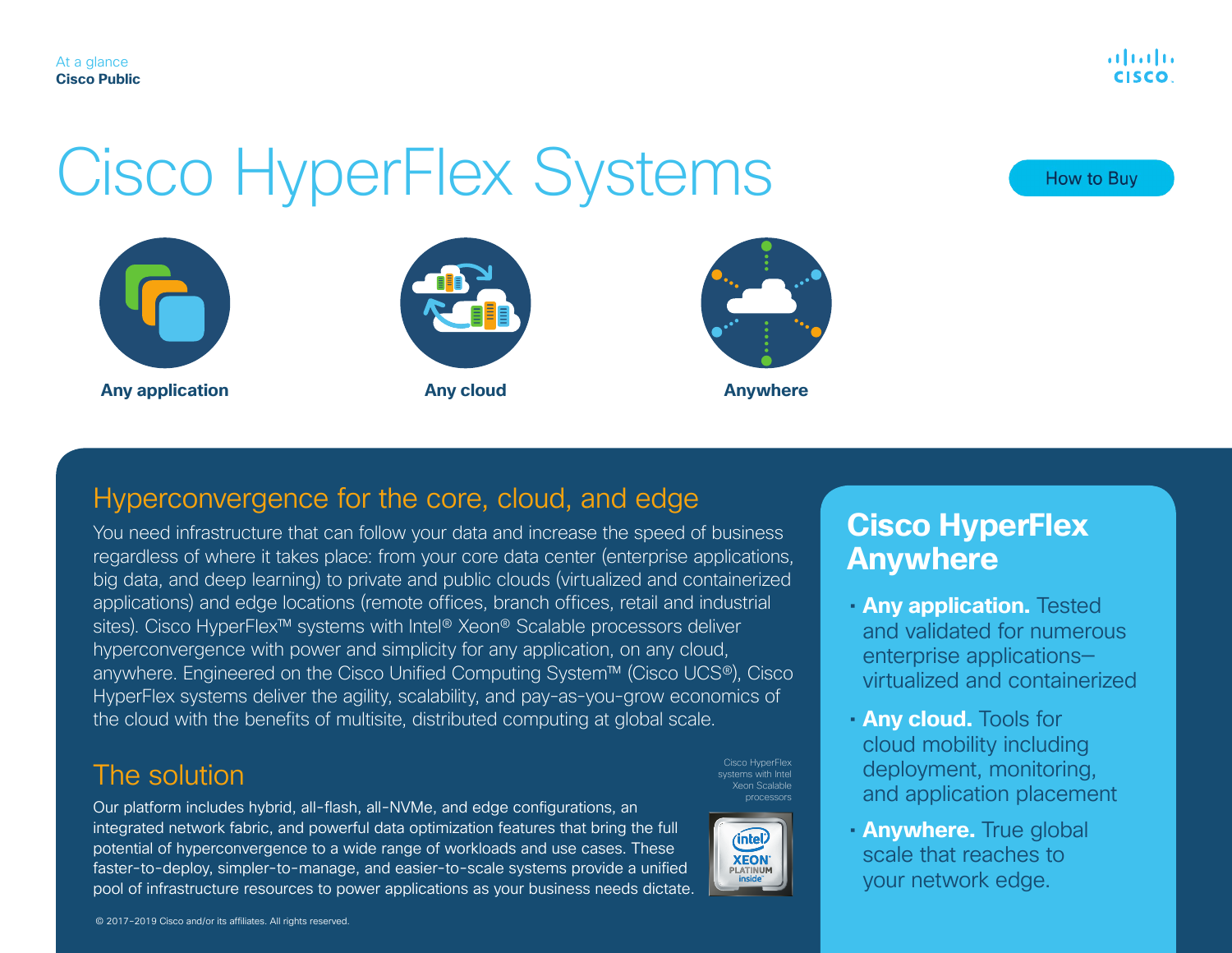### **What's new?**

Platform version 4.0 implements Cisco HyperFlex Anywhere capabilities:

- **Flexibility and scalability at the edge.**  2-, 3-, and 4-node edge configurations support a wider set of use cases. Template-based lights-out deployment, configuration, management, and monitoring speeds anywhere deployment at scale, anywhere
- **Cisco Intersight™ invisible cloud witness.** Automatic, cloud-based witness for 2-node clusters eliminates the complexity of configuring and maintaining a witness node for each edge site.
- **Inferencing at the edge.** You can perform deep learning on GPU-only nodes in the data center and drive inferencing with up to two NVIDIA® Tesla® T4 and P6 GPUs in edge nodes and up to six NVIDIA Tesla GPUs in Cisco HyperFlex HX240c nodes.
- **All-NVMe nodes.** These deliver the highest performance for mission-critical data center workloads. We provide an architectural performance edge with NVMe drives connected directly to the CPU rather than through a latencyinducing PCIe switch. **Intel Optane™ SSDs** also connect to the PCIe bus to accelerate caching for even greater performance than NVMe drives alone.

#### Any application, anywhere

Cisco HyperFlex systems include a purpose-built, high-performance, low-latency hyperconverged platform that adapts to support any application, in any cloud, anywhere (Figure 1). The platform supports multiple hypervisors and virtualized environments (Microsoft Windows Server 2019 Hyper-V, VMware vSphere), Docker containers with Kubernetes, multicloud services, and edge deployments to efficiently and economically deploy, monitor, and manage applications.

Cisco® Validated Designs give you the benefit of pretested enterprise application deployment using the best practices developed by Cisco engineers. These guidebooks for implementation help you accelerate deployment and reduce risk for virtual desktop environments (Citrix or VMware), Oracle Database, Microsoft SQL Server, big data applications including Splunk and SAP HANA, and graphics-accelerated highperformance computing, artificial intelligence (AI), and machine learning (ML) applications.

#### Complete solution

Designed with an end-to-end software-defined infrastructure, the platform eliminates the compromises found in other hyperconverged products. It combines software-defined computing using Cisco UCS servers, softwaredefined storage using the Cisco HyperFlex HX Data Platform, and software-defined networking (SDN) using Cisco Unified Fabric,

which integrates smoothly with the Cisco Application Centric Infrastructure (Cisco ACI™).

With hybrid, all-flash, and all-NVMe configurations, self-encrypting drive options, and a new acceleration engine, the systems deliver a preintegrated cluster that is up and running in an hour or less and that scales resources independently to closely match your application resource needs (Figure 2). The systems support virtualized and containerized applications, multicloud services, and edge deployments with a simple, low-cost option for remote and branchoffice locations. Optional GPU acceleration speeds AI and ML software for model training, machine learning, and inference generation.



**Figure 1.** Cisco HyperFlex systems support data center core, multicloud, and edge use cases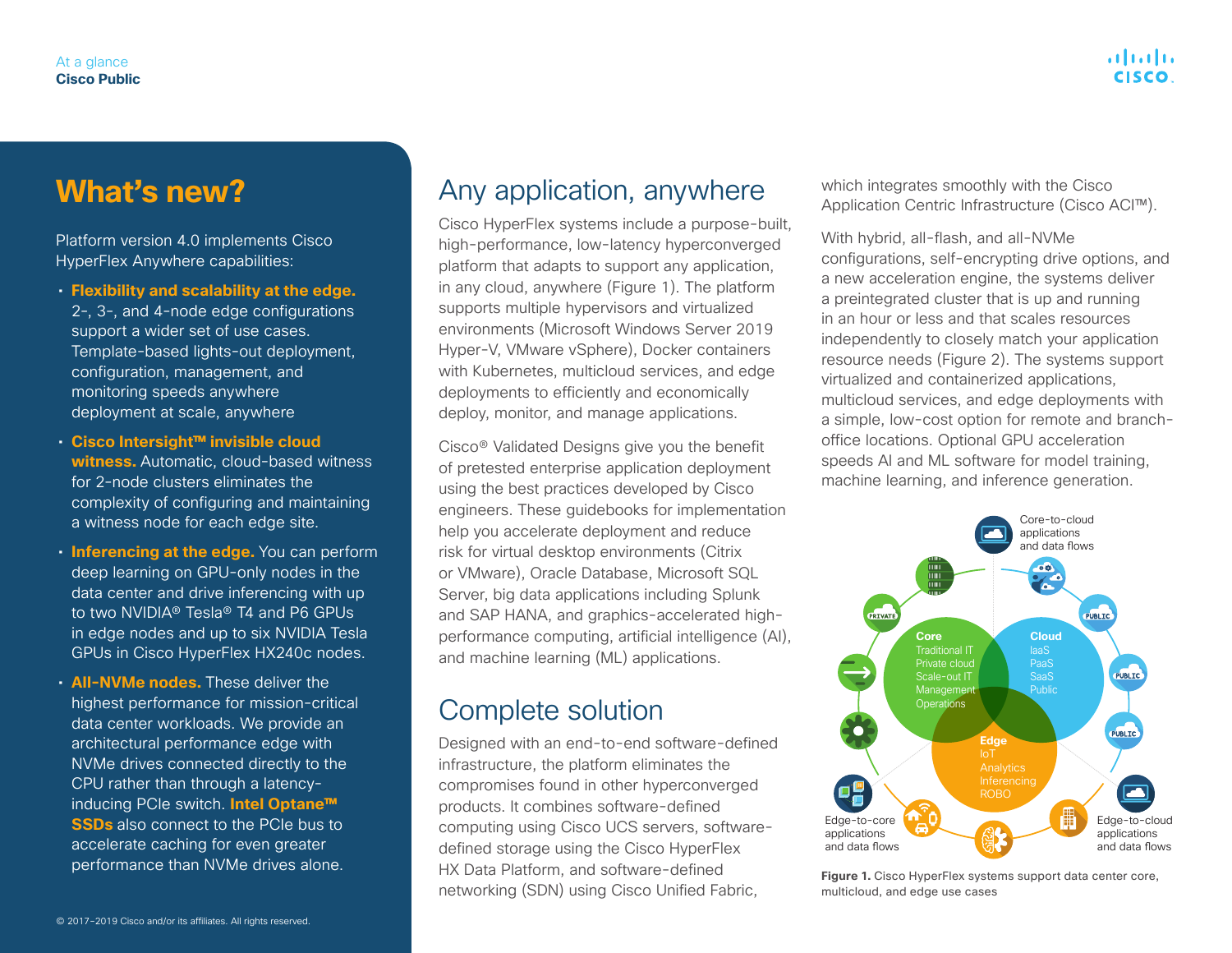## **What's new? (continued)**

- **Cisco HyperFlex Acceleration Engine.**  Improves performance and efficiency in the data center with faster and lowerlatency data compression operations. More compression makes more efficient use of storage resources.
- **Enhanced Cisco Intersight management as a service.** End-to-end lifecycle management lets you install, configure, manage, and monitor with a worldwide reach. We integrate the entire hardware stack for lights-out zero-touch deployment; no other vendor offers this capability. Full-stack provisioning and upgrades keep firmware, hypervisor, and data platform revisions at the level you specify. Parallel, heterogeneous deployment lets you handle massive scale. So do cluster profiles that make it as easy to deploy hundreds of sites as it is to deploy a single one. Connected Cisco TAC can automatically initiate support cases based on cloud-based monitoring.

#### Engineered on Cisco UCS

Cisco UCS fabric interconnects provide a single point of connectivity integrating Cisco HyperFlex HX-Series all-flash, all-NVMe, or hybrid nodes and other Cisco UCS servers into a single unified cluster. You can choose the combination of CPU, flash memory, graphics acceleration, and disk storage resources you need to deliver an optimal infrastructure for your applications. Incremental scalability allows you to start small and scale up and out as your needs grow.

#### Powered by next-generation data technology

The Cisco HyperFlex HX Data Platform combines the cluster's SSDs, HDDs, and NVMe drives into a single distributed, multitier, object-based data store. A self-healing architecture replicates data for high availability, remediates hardware failures, and alerts IT administrators so that problems can be resolved quickly and your business can continue to operate.



**Figure 2.** Cisco HyperFlex systems support virtualized and containerized applications and let you choose the exact combination of resources to power your enterprise applications